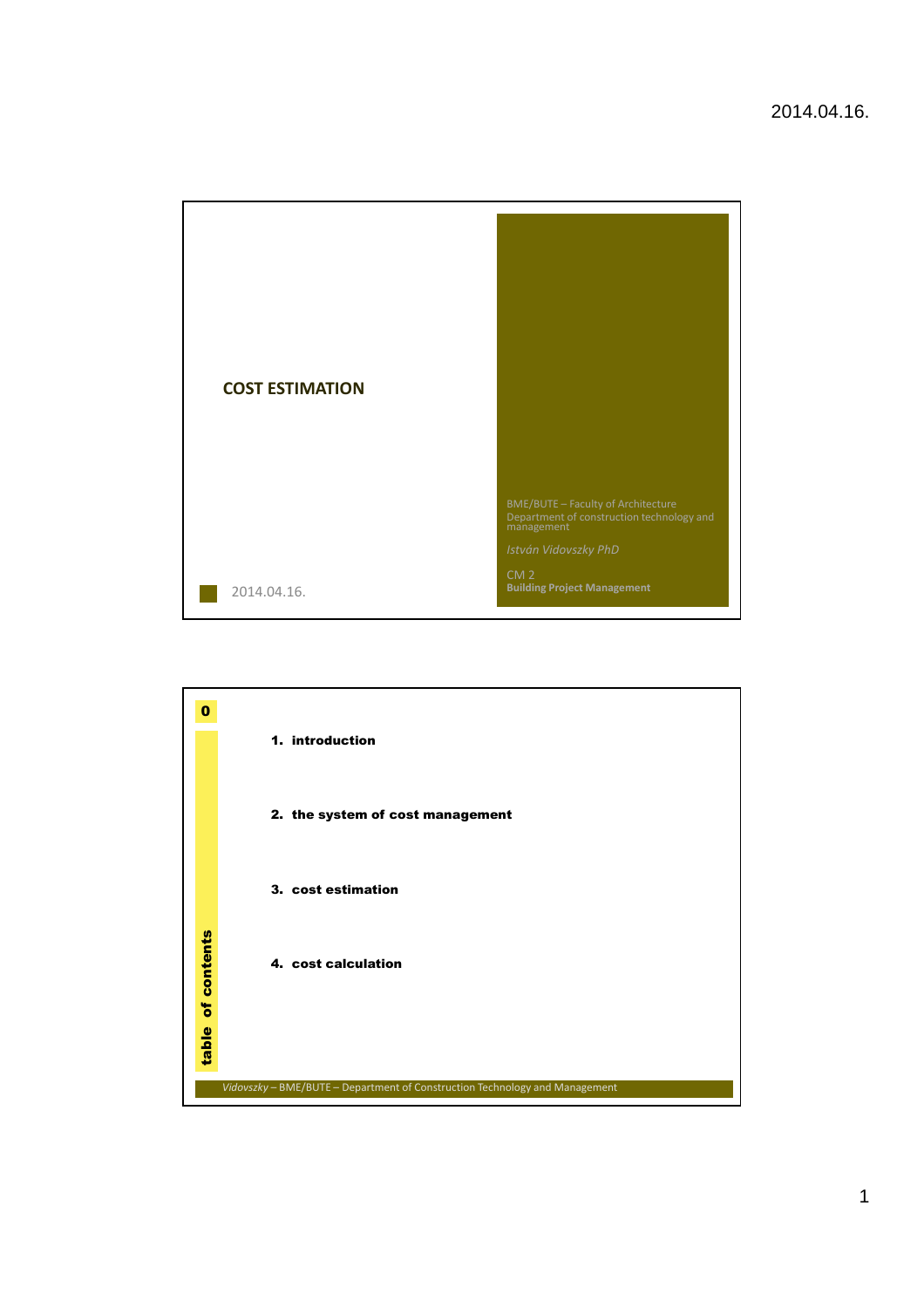

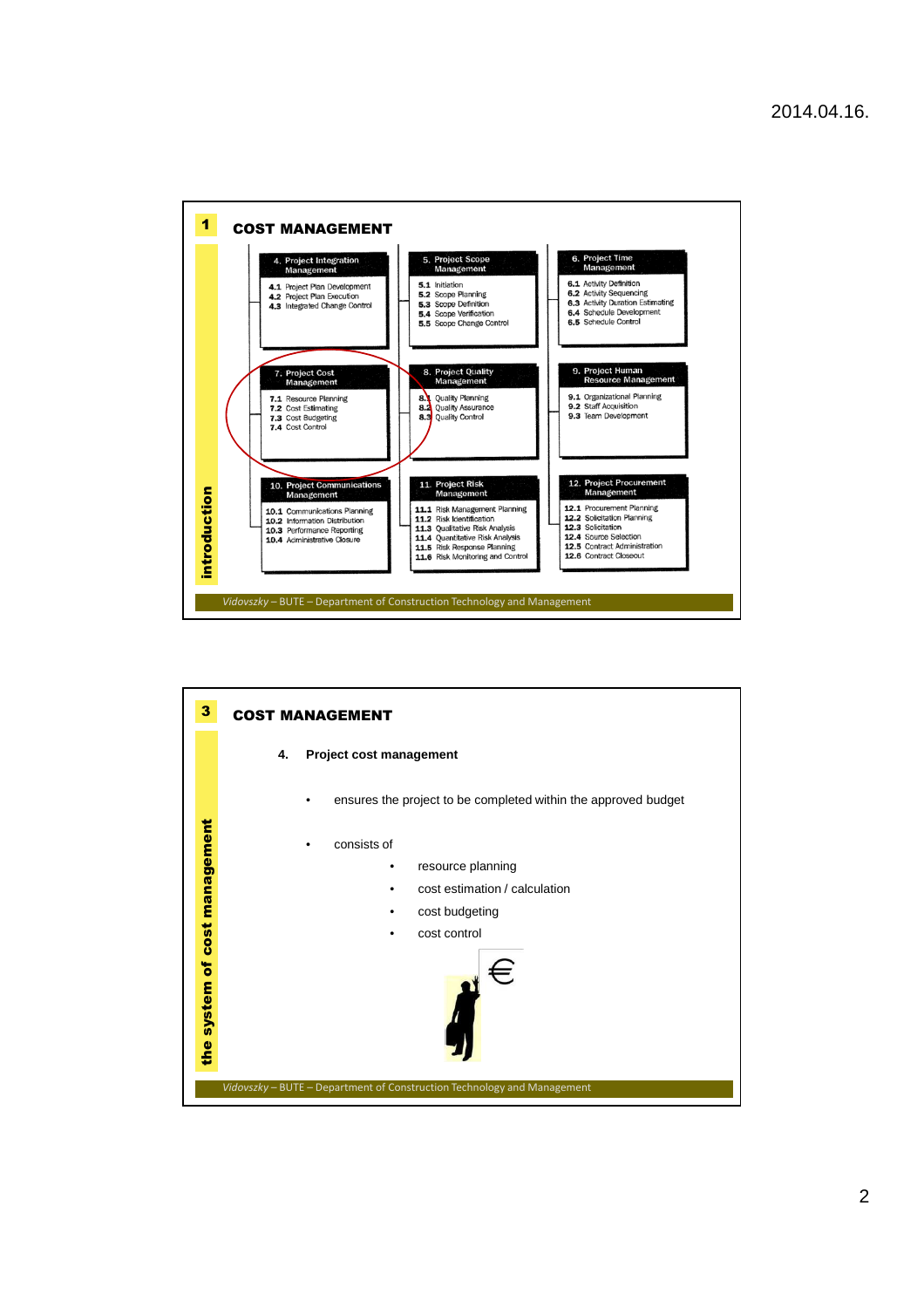

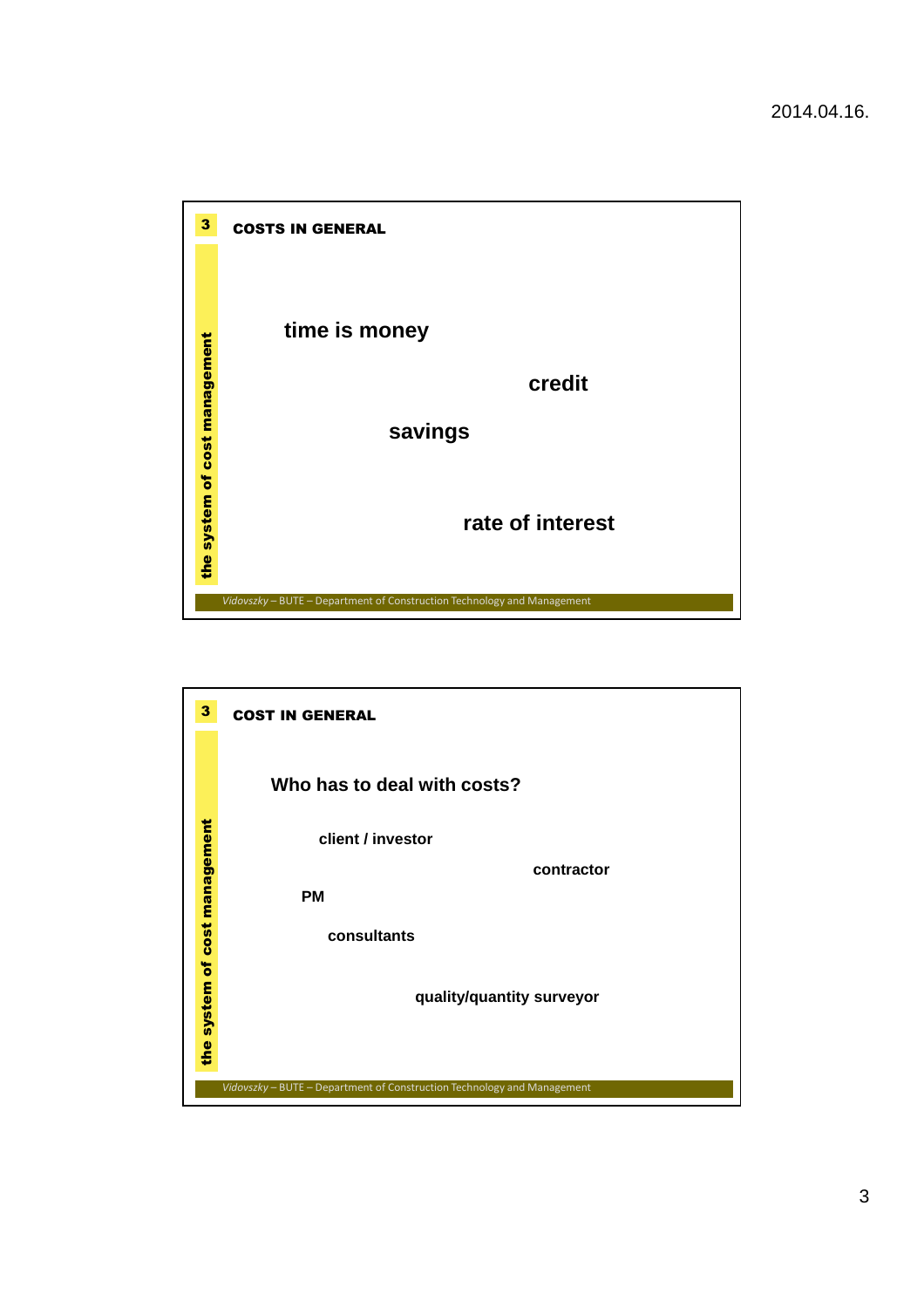

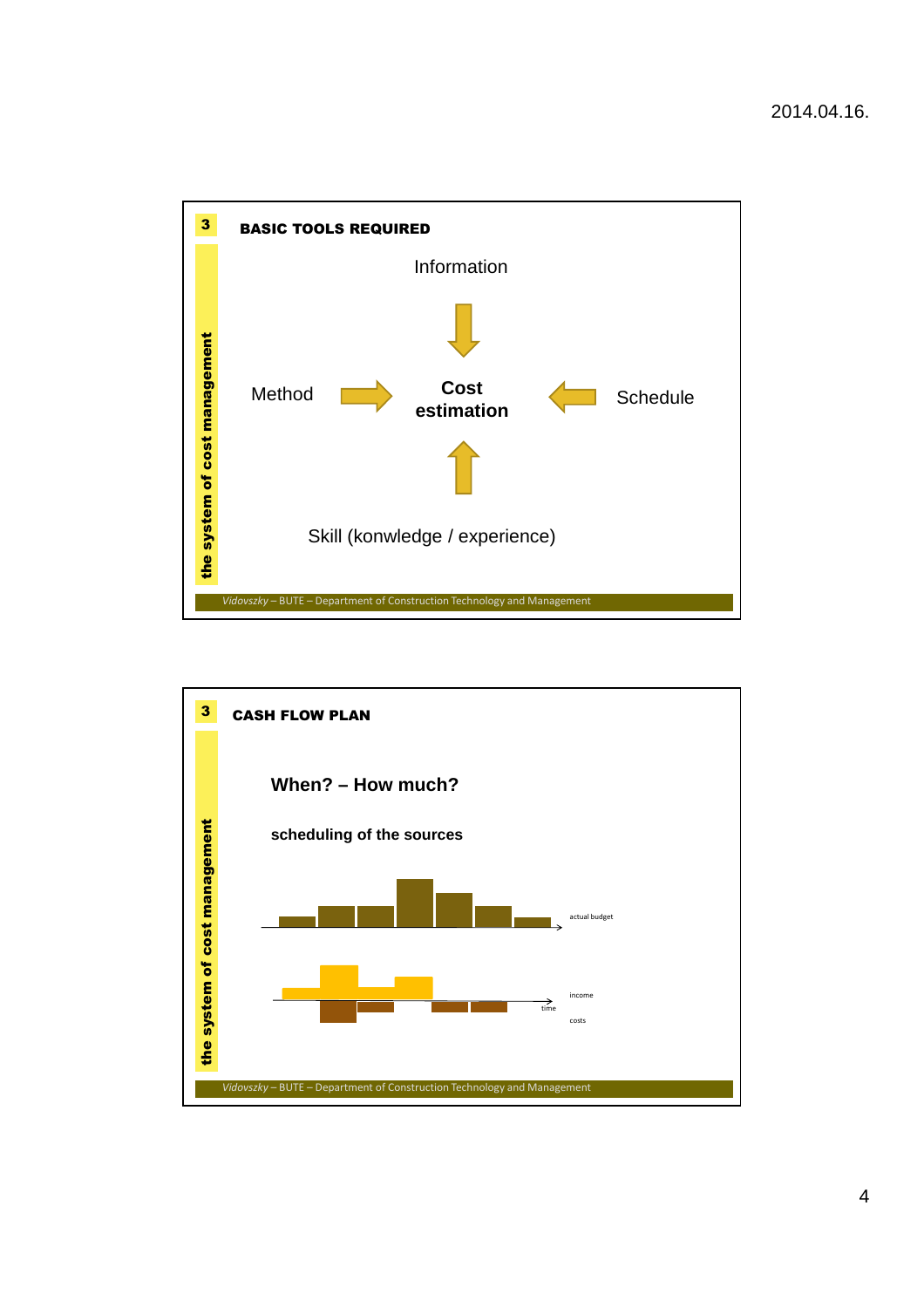

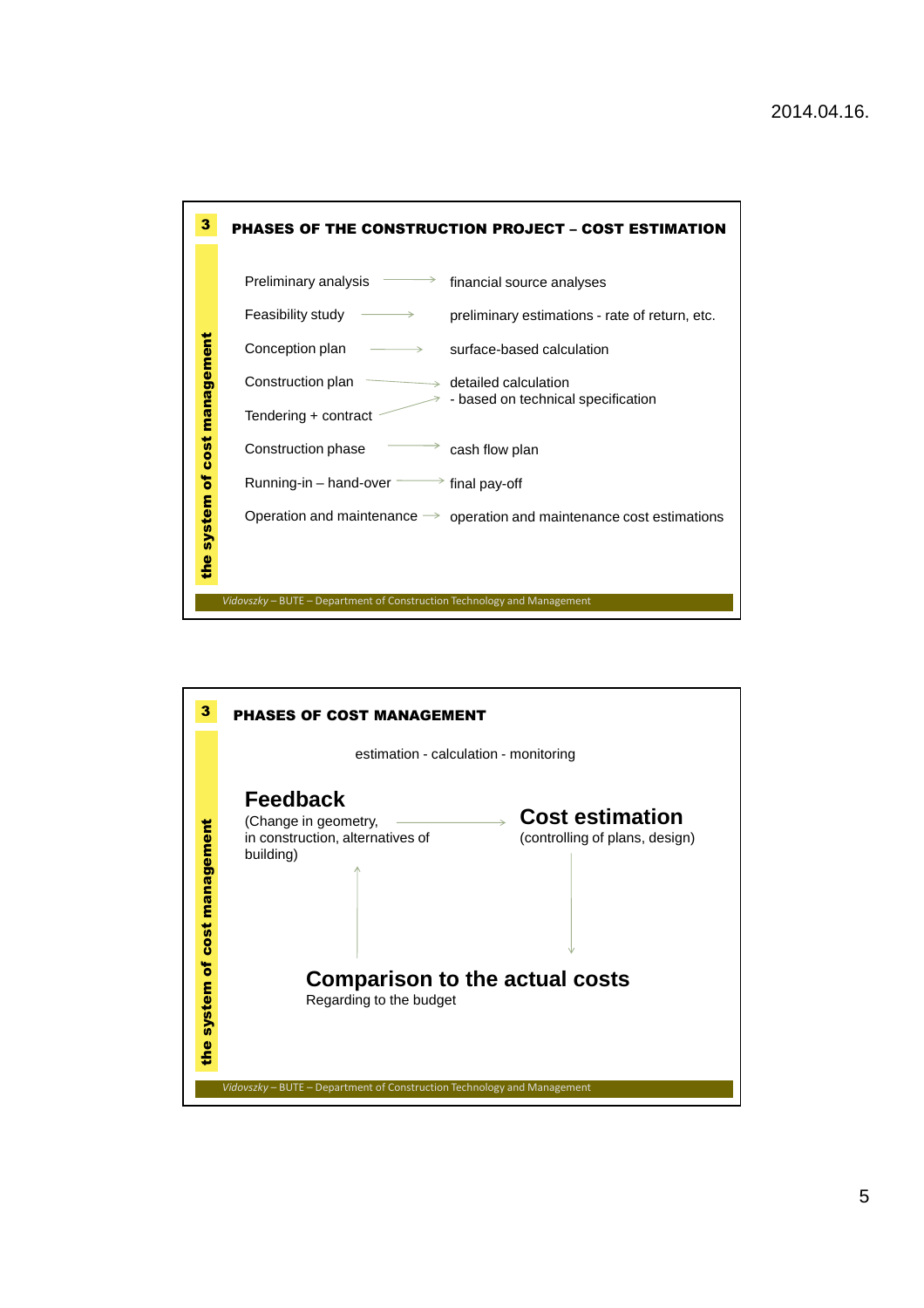

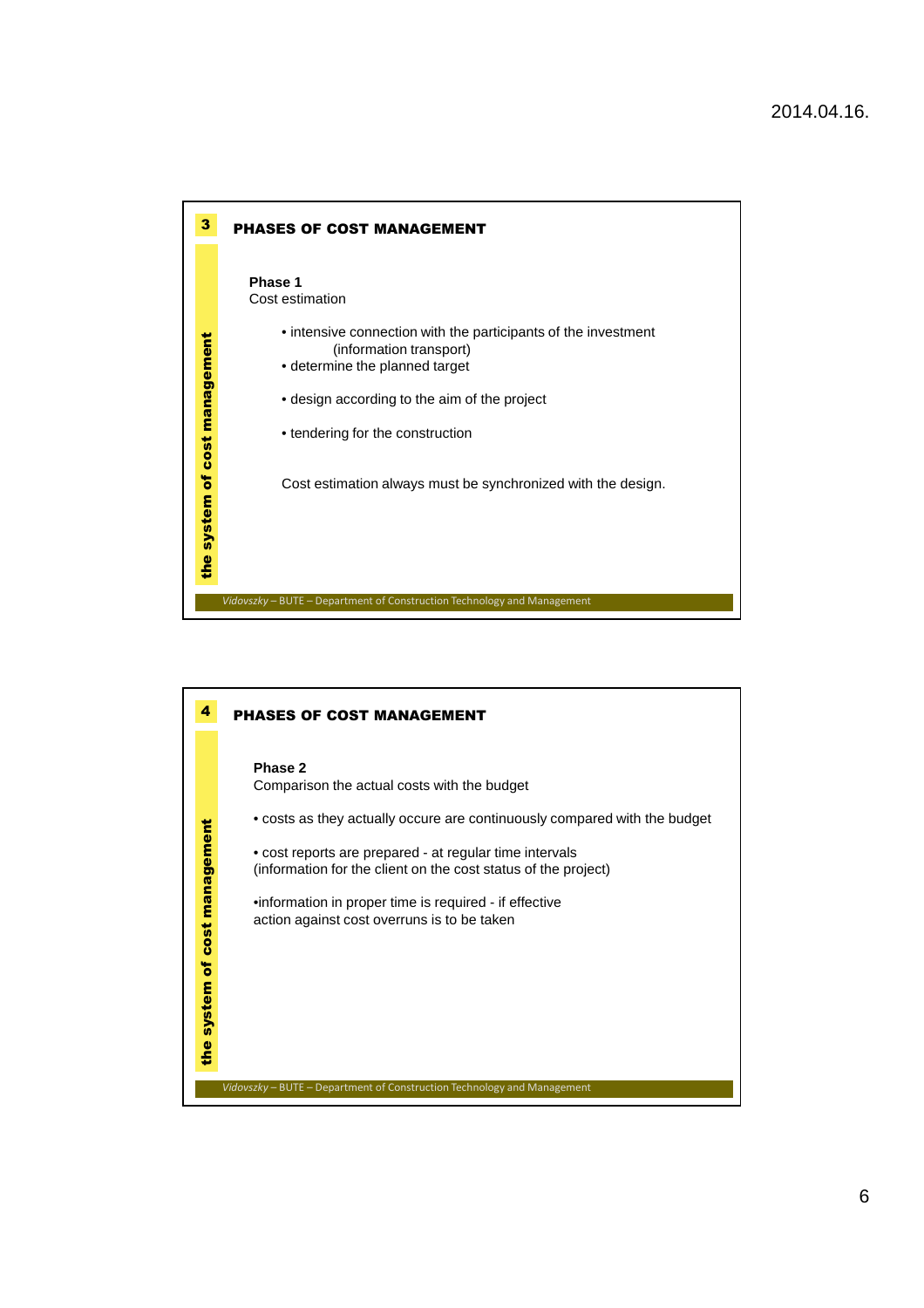

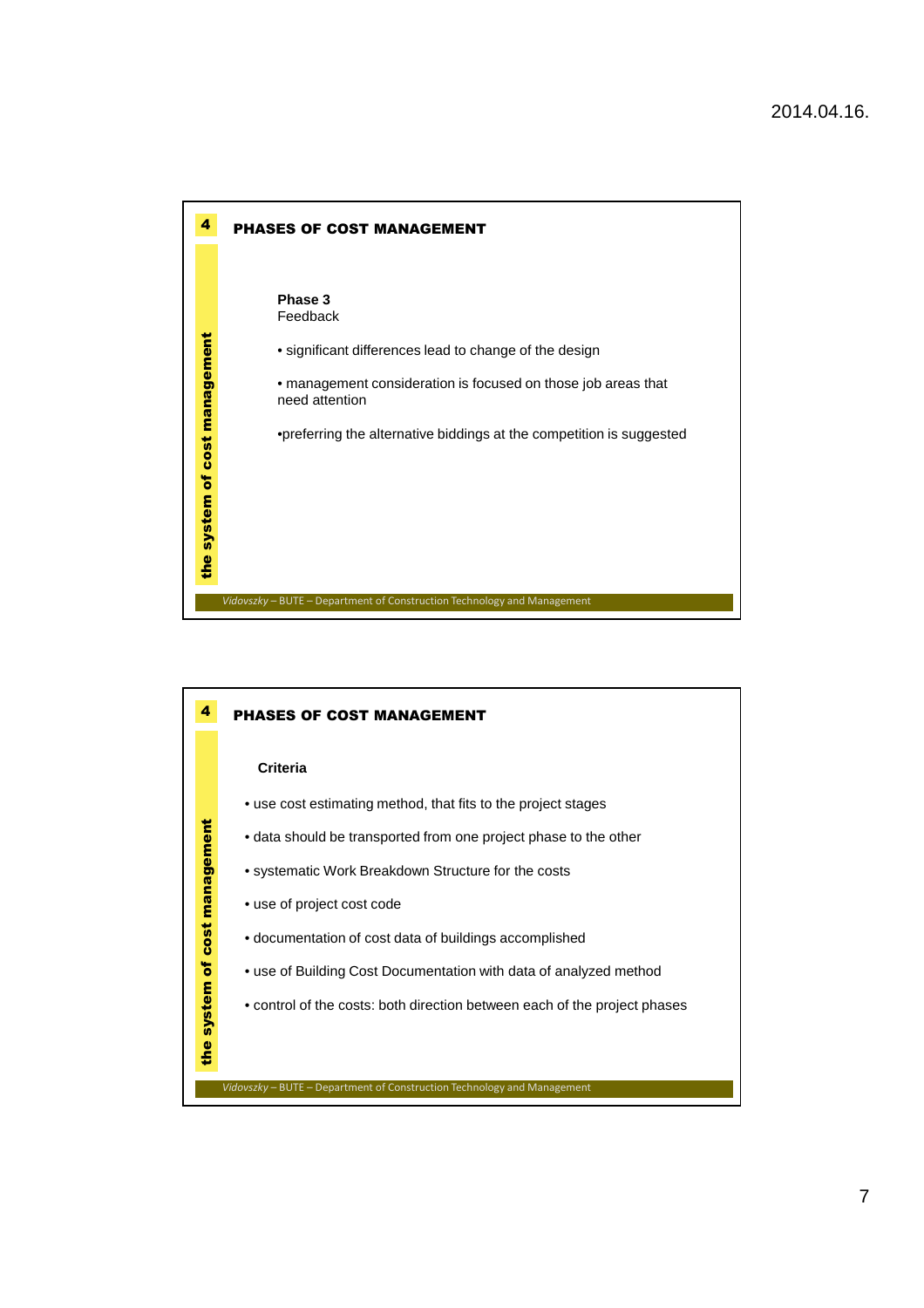

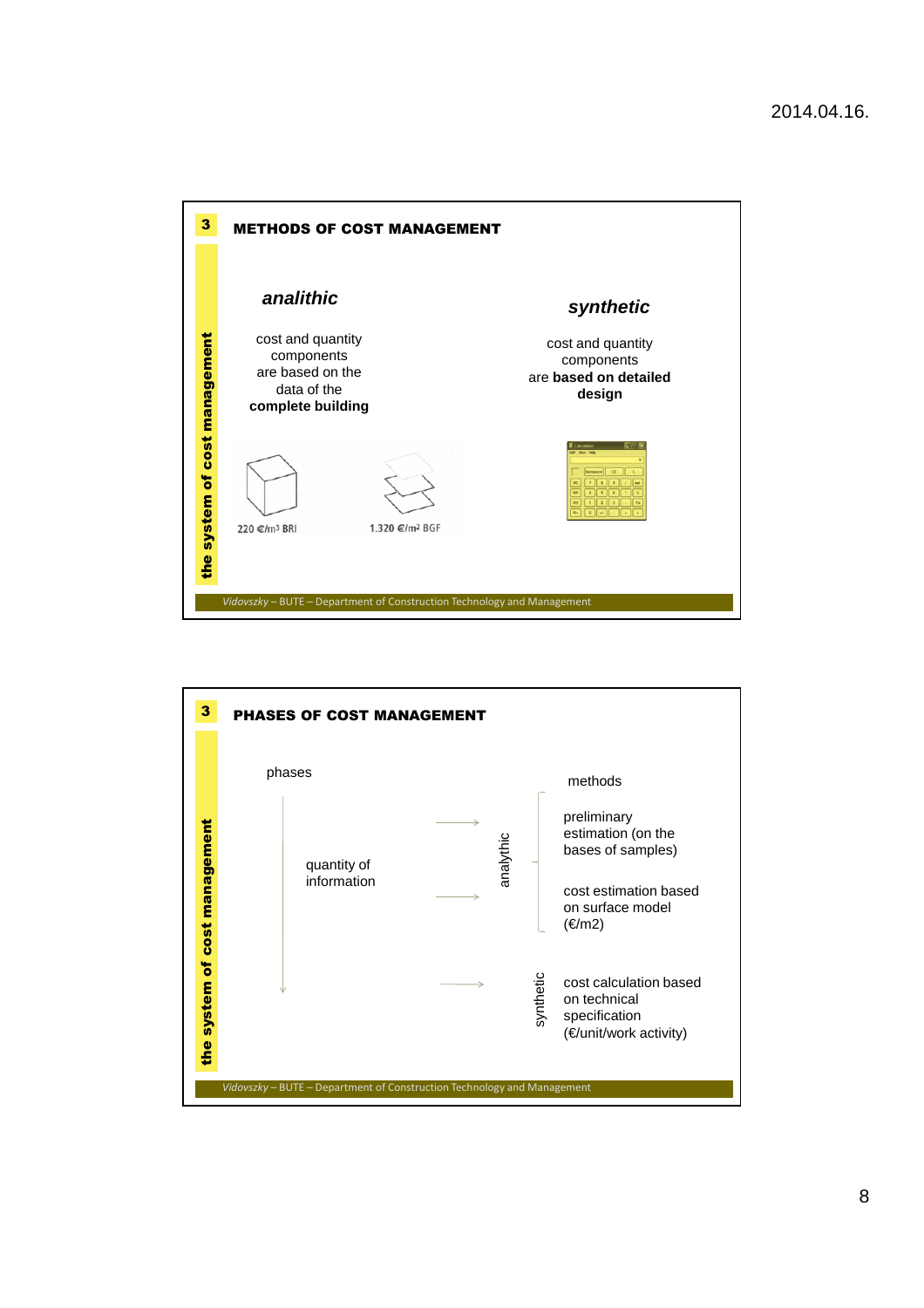

| 2<br><b>SIMPLE COST ESTIMATION</b>                                      |                            |                                |                          |                            |  |
|-------------------------------------------------------------------------|----------------------------|--------------------------------|--------------------------|----------------------------|--|
|                                                                         | industrial databases e.g.: |                                |                          |                            |  |
|                                                                         |                            | building type function         | construction cost data   |                            |  |
| estimation<br>cost                                                      |                            |                                | average low              | average high               |  |
|                                                                         |                            | residental - familiy houses    | x.xxx € / m <sup>2</sup> | $V.VVV$ € / m <sup>2</sup> |  |
|                                                                         |                            | residental - low intensive     | $\cdots$                 |                            |  |
|                                                                         |                            | residental -                   |                          |                            |  |
|                                                                         |                            | public - educational - nursery |                          |                            |  |
|                                                                         |                            | public - educational - school  |                          |                            |  |
|                                                                         |                            | public - educational -         |                          |                            |  |
|                                                                         |                            | public - cultural - museum     |                          |                            |  |
|                                                                         |                            | public -                       |                          |                            |  |
|                                                                         |                            | office - category 1            |                          |                            |  |
|                                                                         |                            | office                         |                          |                            |  |
|                                                                         |                            | industrial - category 1.       |                          |                            |  |
|                                                                         |                            | $\cdots$                       |                          |                            |  |
| Vidovszky - BUTE - Department of Construction Technology and Management |                            |                                |                          |                            |  |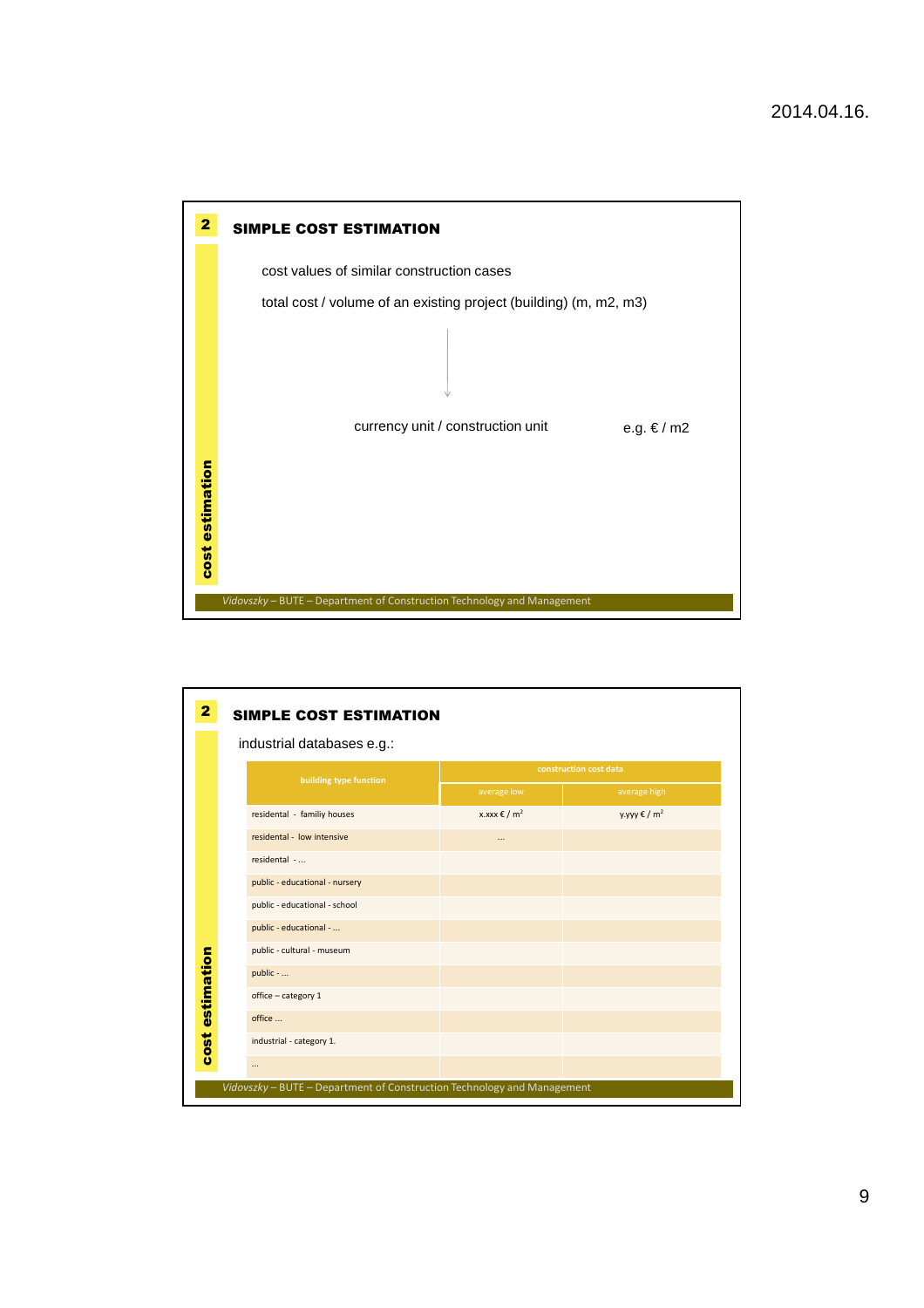

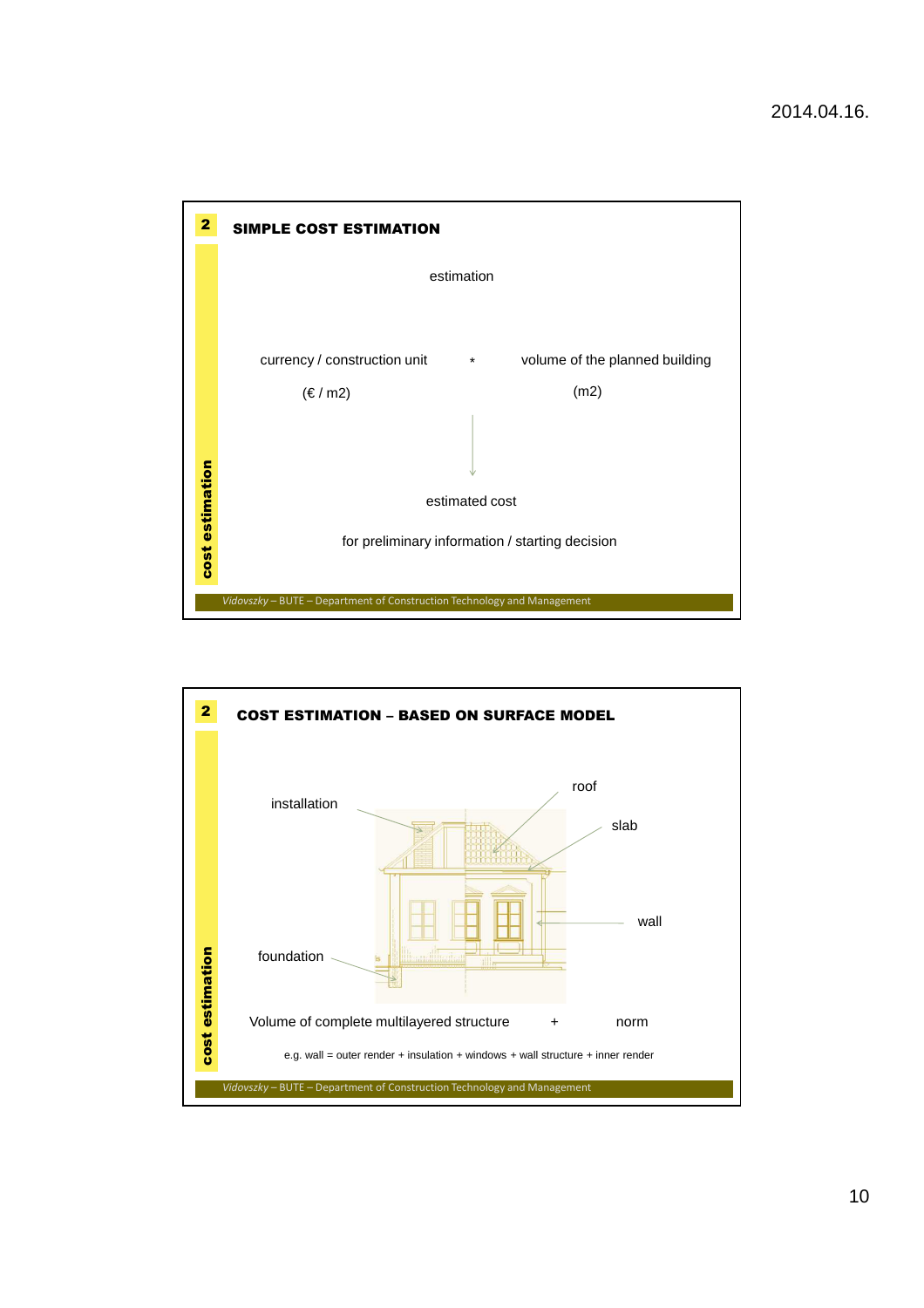

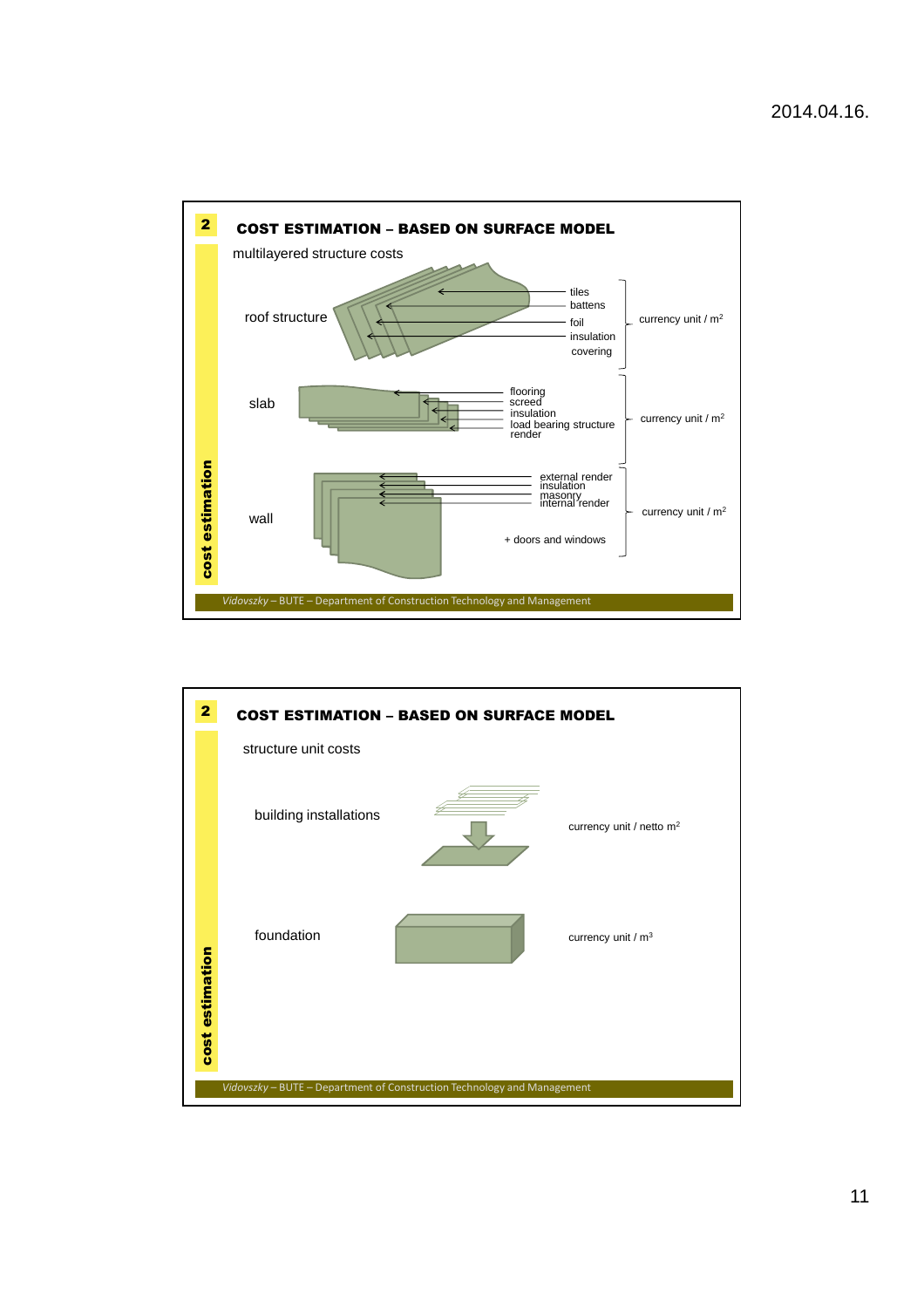

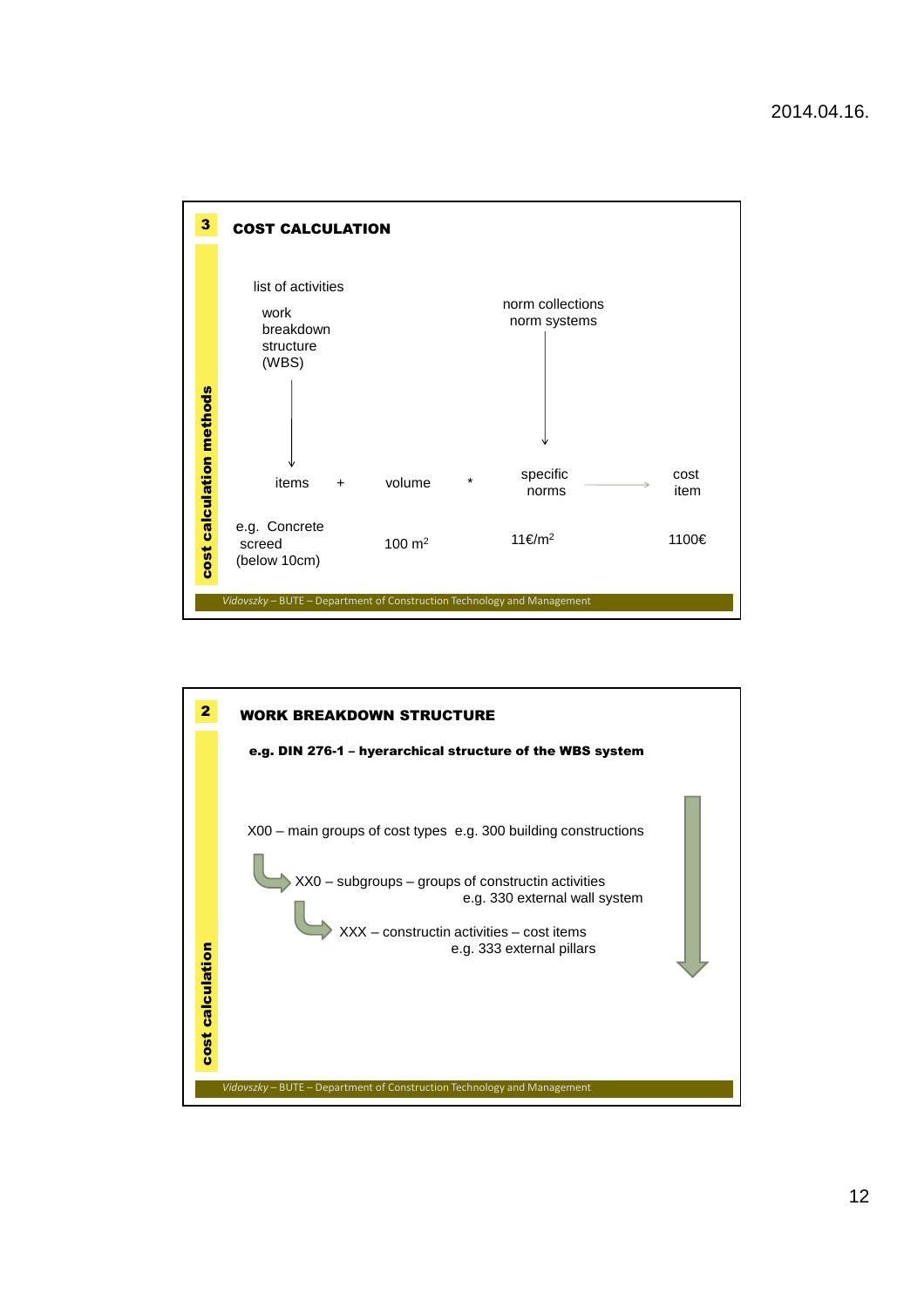

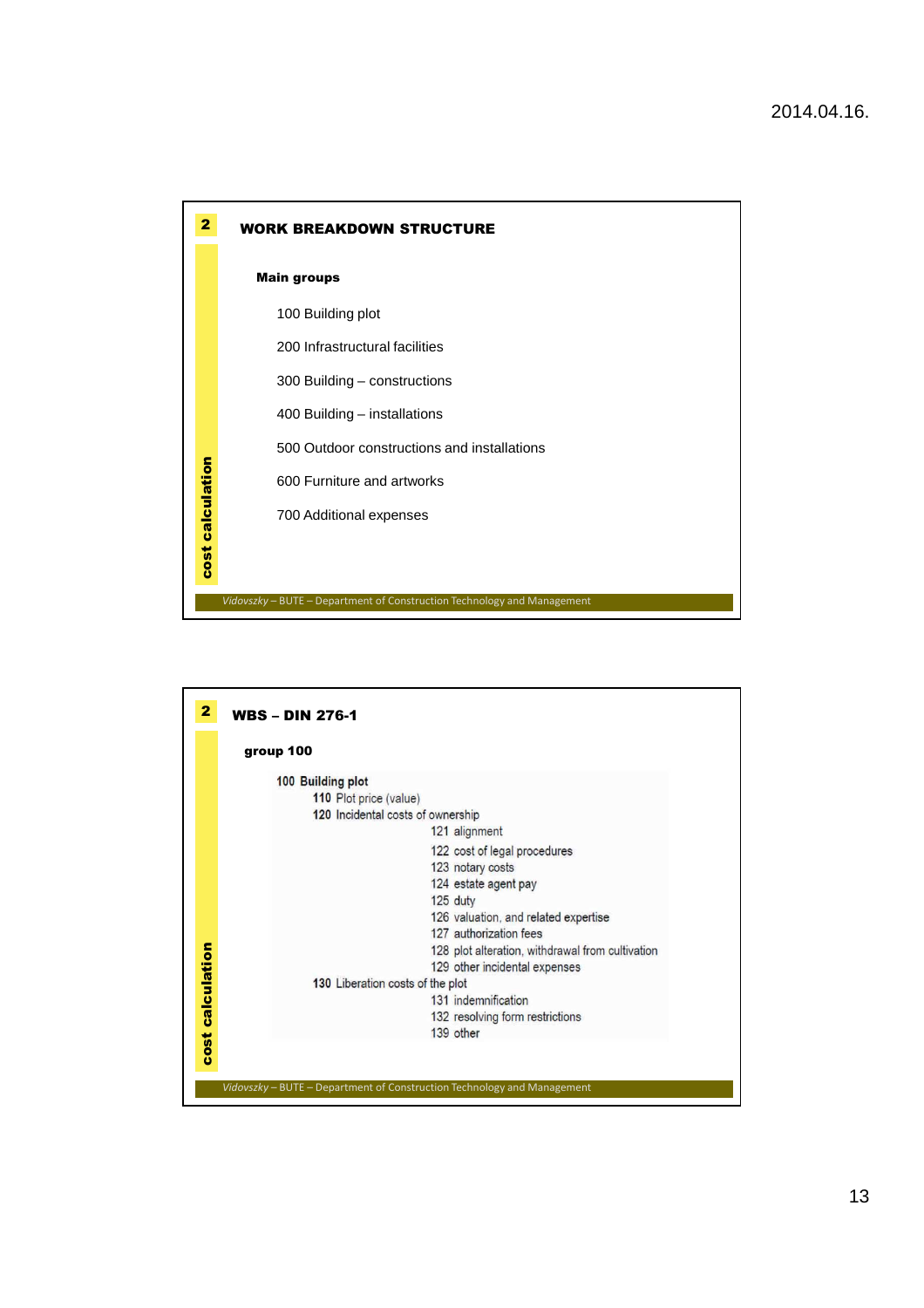

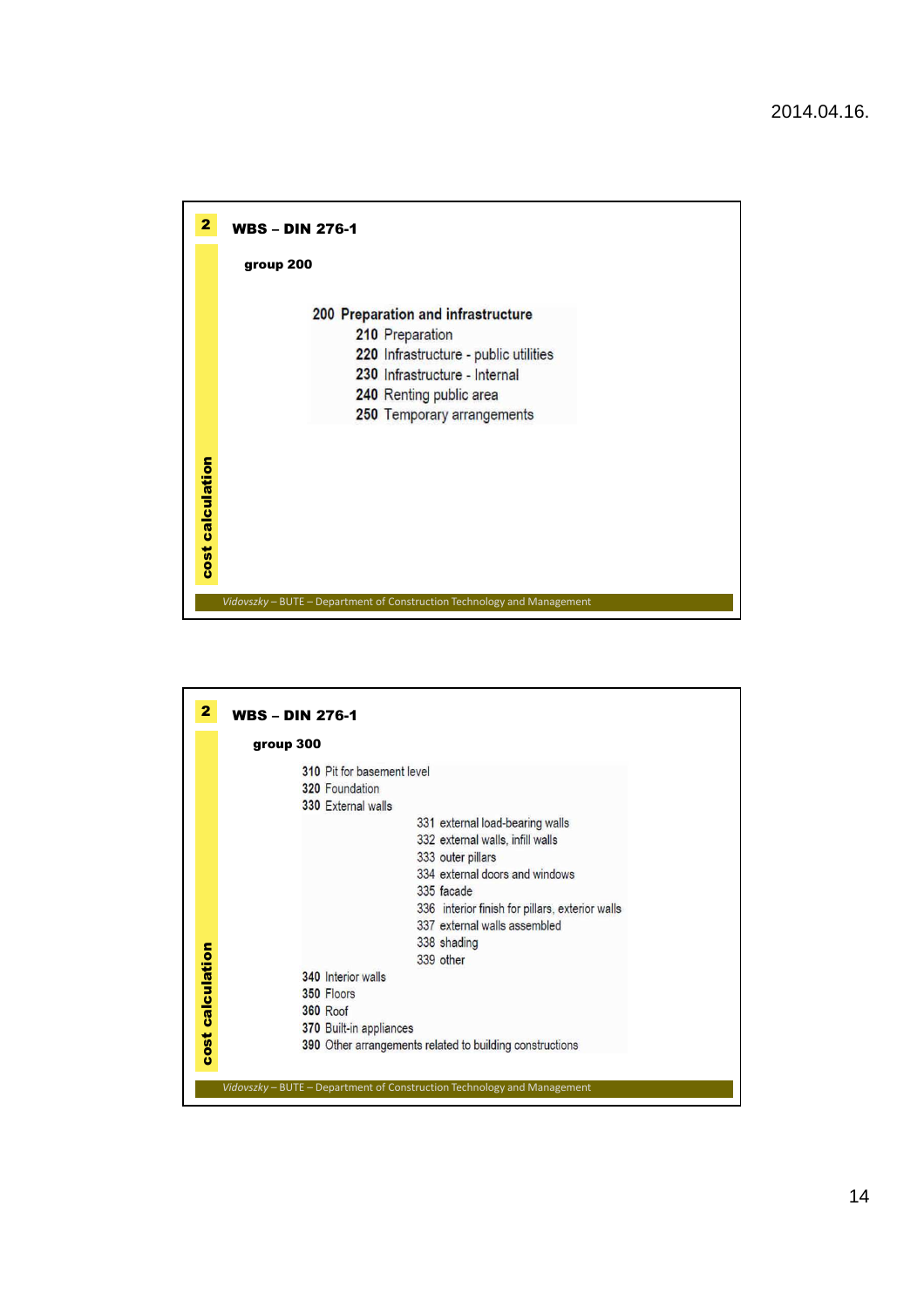

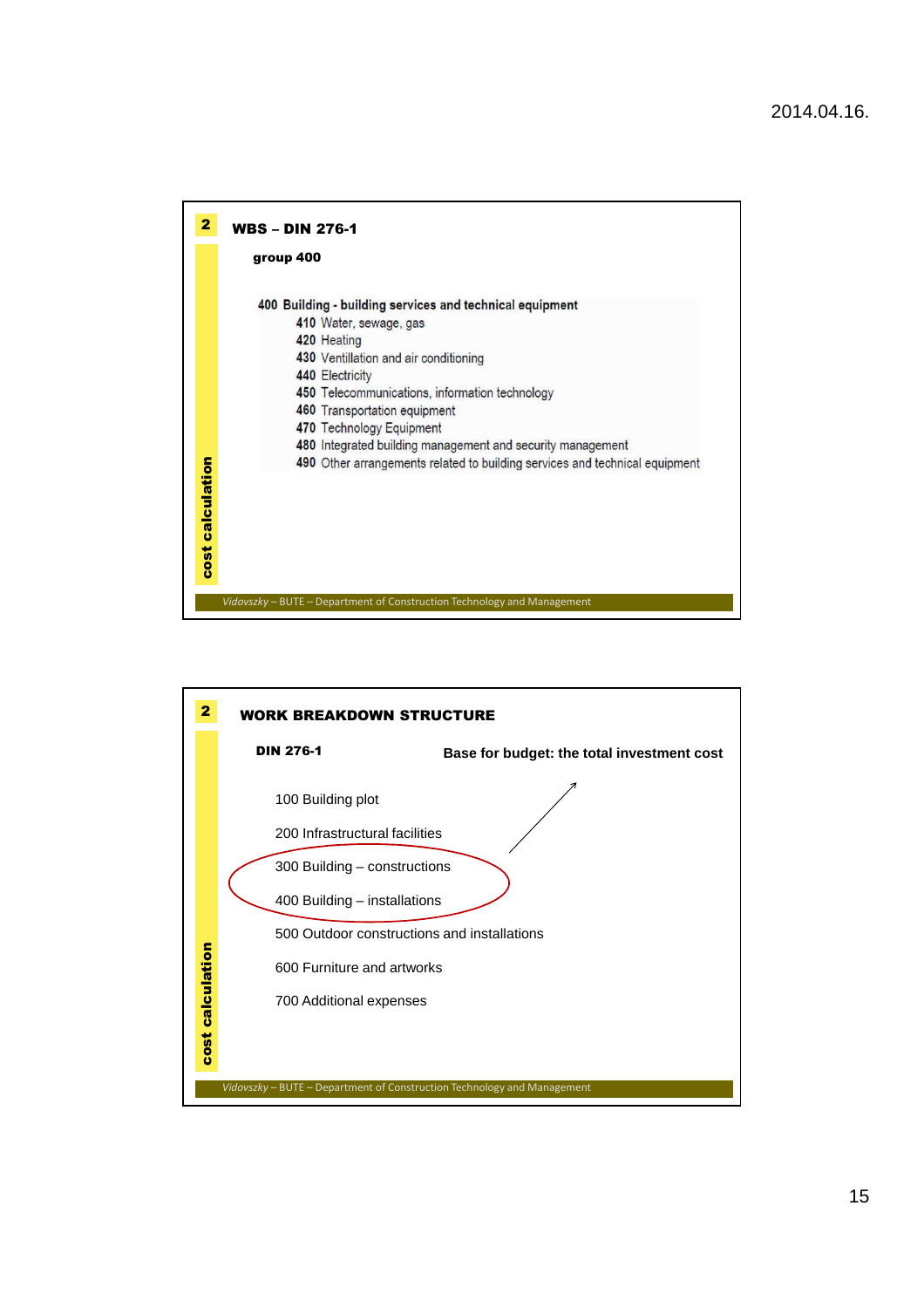

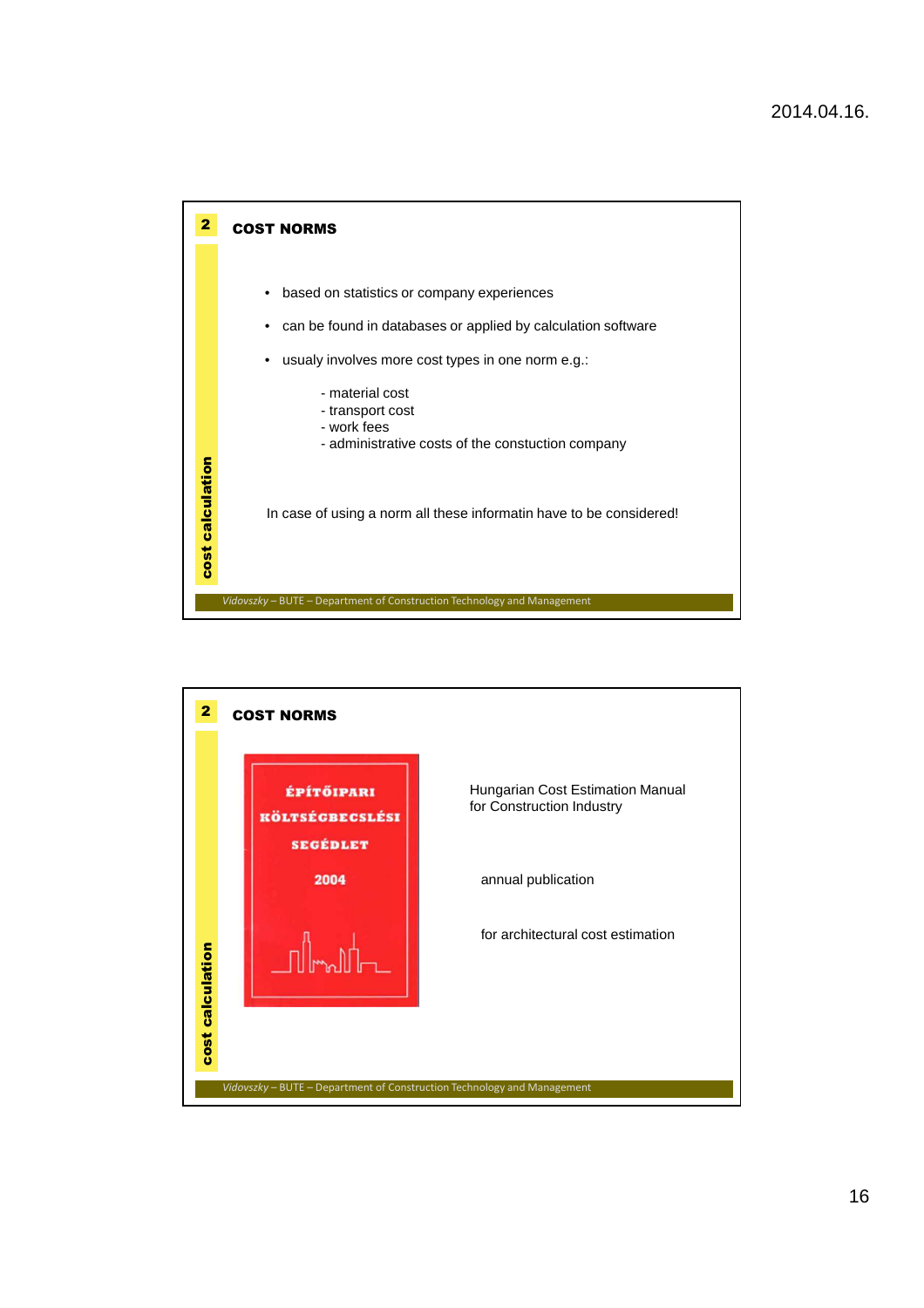

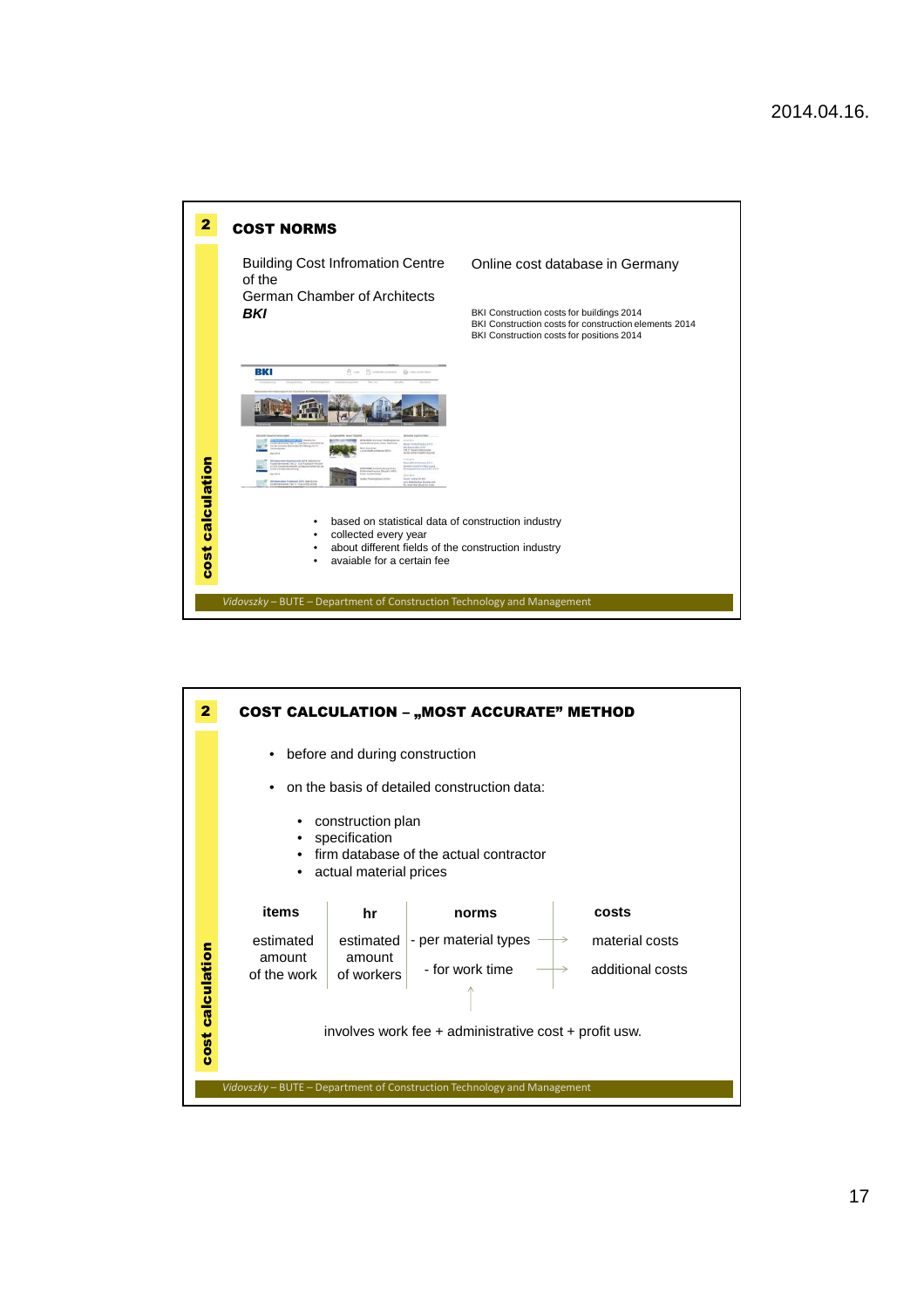